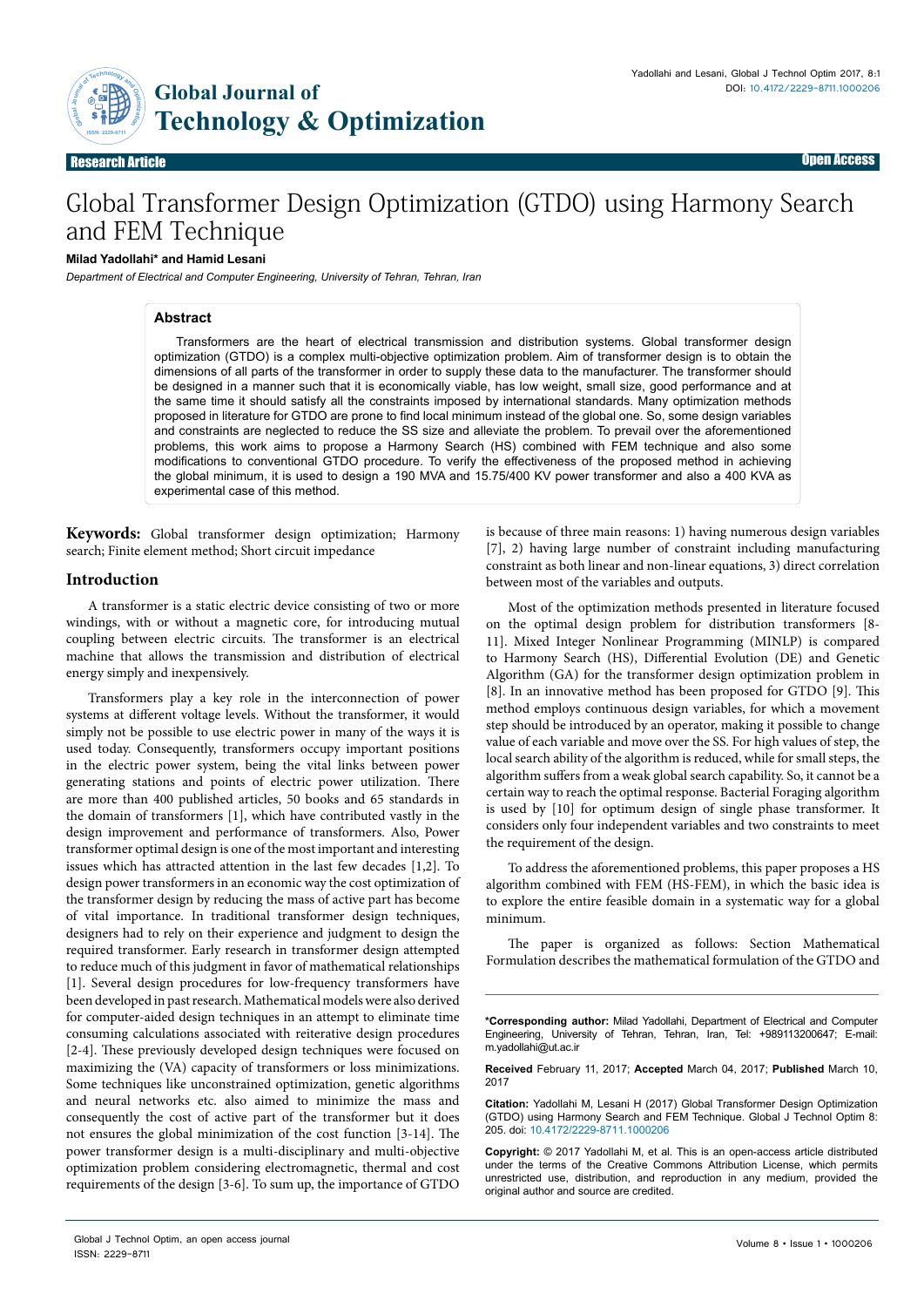Page 2 of 8

the software developed to implement it. Section Power Transformer Optimal Design (GTDO) Methodology presents the proposed transformer design optimization method, while an application of the proposed methodology to an actual transformer design case is rendered by section Result of Proposed Algorithm. Finally, Section Conclusion concludes the paper.

# **Mathematical Formulation**

The optimization algorithm proposed in this paper focused on transformer's active parts including coil and windings. Optimization of the insulation between the windings and obtaining intervals kopeks and more secure insulation structure wouldn't fall within the scope of this work, and can be thought of as a new issue.

# **Input data**

The proposed method is implemented as software which has a graphic user interface (GUI) by which the following input data are entered by the user for a specific design case before running the algorithm:

- 1. The line voltage of each terminal.
- 2. The connection type of each winding in each voltage level.
- 3. The nominal power.
- 4. The nominal frequency.
- 5. The environment temperature and installation height.
- 6. The voltage regulating switch type and the voltage regulation percentage % VR, and also the number of positive and negative steps.
- 7. The guaranteed full-load and no-load losses.
- 8. The guaranteed short circuit impedance and its allowed tolerance.
- 9. The core sheet type.
- 10. The winding type in each of voltage levels.
- 11. The conductor type in each winding.
- 12. The prices of copper, core sheets, and oil to be used in objective function for costs.

# **Objective function**

The aim of the GTDO is to design the transformer so as to minimize the transformer manufacturing cost, i.e. the sum of materials costs, subject to constrains imposed by international standards, transformer characteristics and manufacturing, technical and consumer constrains. In this paper a heuristic method combined with HS and FEM (HS-FEM) used to optimize the transformer design is based on the minimization of the cost of the transformer materials, according to the following equation:

$$
\sum_{j=1}^4 c_j f_j(x)
$$

Transformer material Cost = min

Where cj and fj are unit cost ( $\varepsilon$ /kg) and the weight (kg) of jth main materials, respectively, including:

The primary and secondary winding copper, The magnetic materials, The transformer oil, The tank sheet steel of transformer.

## **Design variables**

In our proposed method for GTDO, the number of design variables is a function of the winding numbers NW. Here, considering a transformer with regulating winding (NW=4), the transformer constructing chromosome (TCC) X, which includes 20 genes of the discrete design variables, is divided into sub- chromosomes including VPT sub-chromosome x1, low voltage sub-chromosome x2 and high voltage sub-chromosome x3, and voltage regulation sub-chromosome x4:

 $X^T = [[x_1], [x_2], [x_3], [x_4]]$  in which:

x1: The Volt Per Turn (VPT) sub-chromosome

The genes forming this sub-chromosome are the Number of turn in Low voltage winding (NLV), Number of turn in High voltage winding (NHV), and Number of turn in Regulating voltage winding (NReg).

x2: The low voltage winding sub-chromosome

The genes forming this sub-chromosome are [H, B, NPA, NPR, NT].

x3: High voltage winding sub-chromosome

The genes forming this sub-chromosome are [H, B, NPA, NPR, NT].

x4: Voltage regulating winding sub-chromosome

The genes forming this sub-chromosome are [H, B, NPA, NPR, NT].

All above variables are discrete variables.

- These variables describes as below:
- 1. NL Number of Layers.
- 2. H (mm) Height of wires.
- 3. B (mm) Width of wires.
- 4. NPR Number of radial parallel wires.
- 5. NPA Number of axial parallel wires.
- 6. NP Number of parallel wires in subdivided wires.

## **Constraints**

All the guaranteed constrains, international standards, and manufacturing limitations have been considered in the design process. These constraints include:

- 1. Turn ratio error constrain.
- 2. Limitation of current density in each winding.
- 3. The winding temperature gradient.
- 4. Limitation of winding height that may be applied by manufacturer constraints.
- 5. Full-load losses.
- 6. No-load losses.
- 7. No-load current.
- 8. Sound level constraint.
- 9. Upper and lower bounds of short circuit impedance.
- 10.The axial and radial forces of windings.
- 11.Constraints regarding the transformer ability to dissipate its heat to environment regarding its dimensions.

# **Power Transformer Optimal Design (GTDO) Methodology**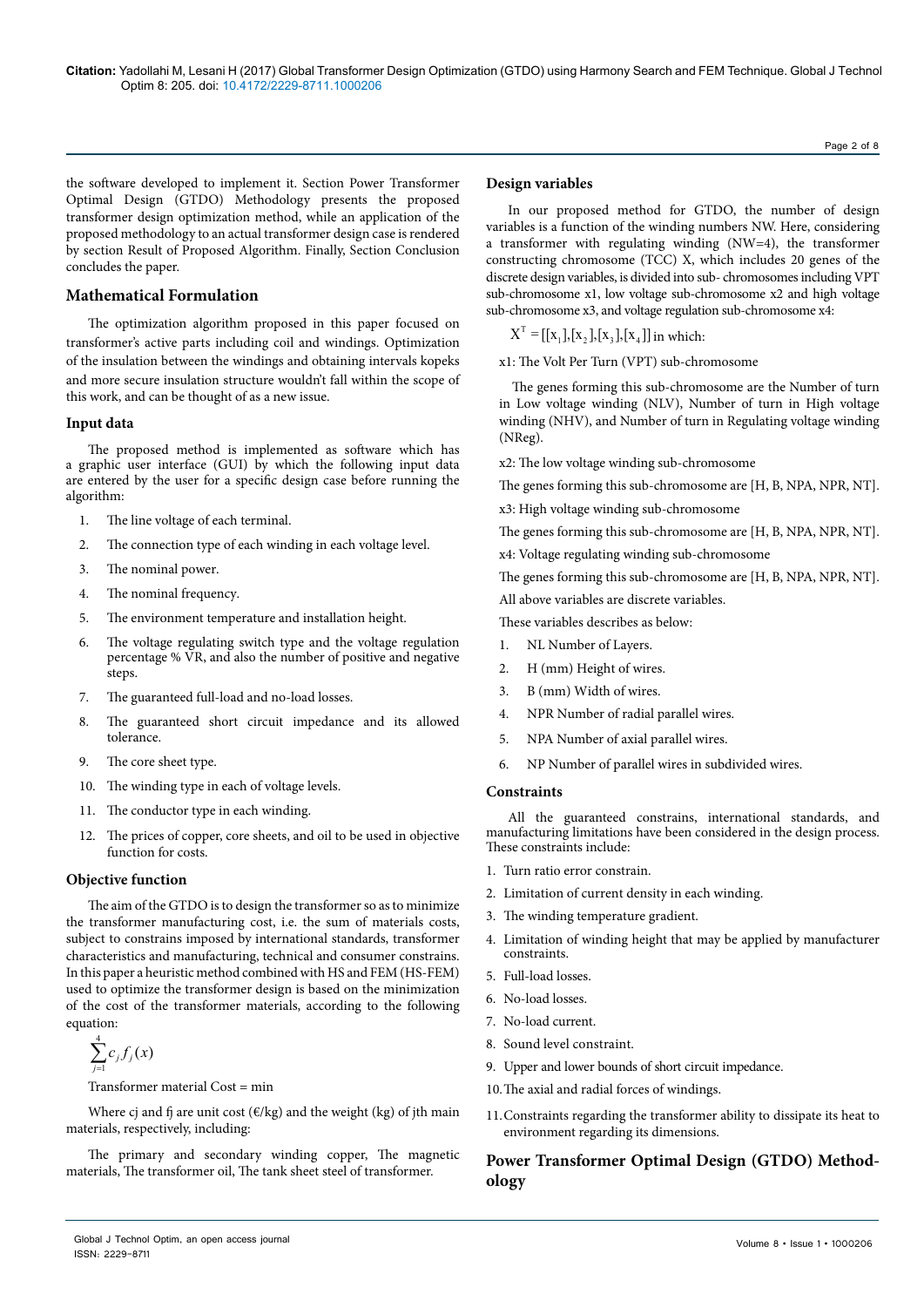### **Harmony search**

The Harmony Search (HS) is a new meta-heuristic population search algorithm. HS was derived from the natural phenomena of musicians' behavior when they collectively play their musical instruments (population members) to come up with a pleasing harmony (global optimal solution). This state is determined by an aesthetic standard (fitness function). The HS is simple in concept, less in parameters, and easy in implementation. It has been successfully applied to various benchmarking, and real-world problems like traveling salesman problem [8]. The main steps of HS are as follows:

Step 1) Initialize the algorithm parameters.

Step 2) Initialize the harmony memory.

Step 3) Improvise a new harmony.

Step 4) Update the harmony memory.

Step 5) Check the termination criterion.

These steps are described in the next subsections [8].

Figure 1 shows the flowchart of the proposed algorithm for the solution of the GTDO process. The flowchart describes the steps for the calculation of the transformer.

#### **Implementing proposed algorithm**

The proposed algorithm includes 9 steps describing as follows.

**Step 1:** Constructing the first sub-chromosome x1 (The VPT subchromosome).

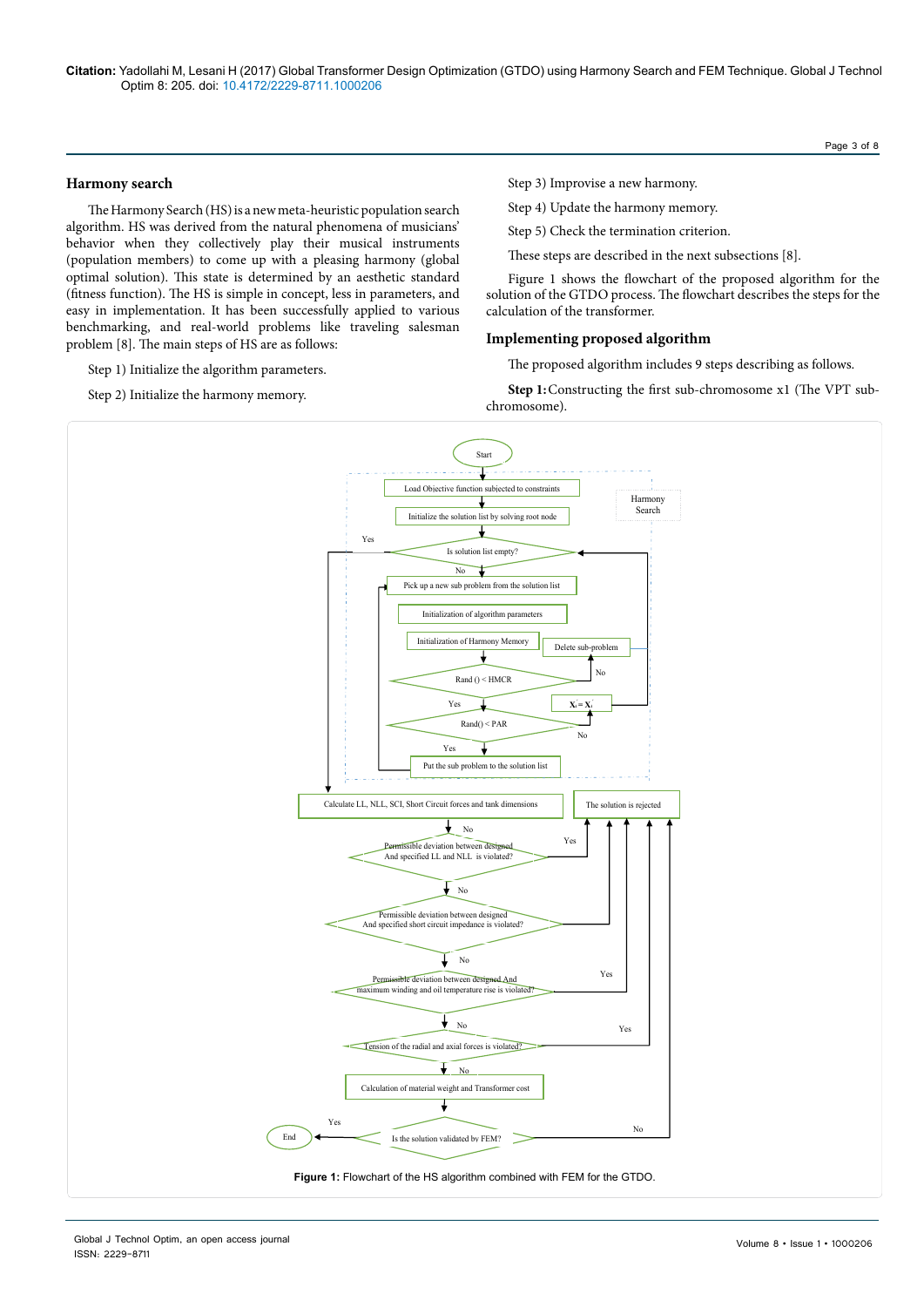Page 4 of 8

This sub-chromosome includes the high voltage, low voltage, and voltage regulation turns. Regarding the input information of the program, in this step, we form a list of VPTs that their turn ratio error in all taps are less than permissible value.

**Step 2:** Constructing the second sub-chromosome x2 (The low voltage winding sub-chromosome).

Considering the lower and upper limits of each variable, we save all sub-chromosomes which meet the following constraints:

1. The lower and upper bounds of the current density.

2. Maximum value of the skin effect and eddy current stemed from the leakage fluxes components in the core window space which can create a hot spot in the winding.

3. The winding temperature gradient.

**Step 3:** Constructing the third sub-chromosome x3 (The high voltage winding sub-chromosome).

We should go over through all the steps of step 2 for the high voltage winding as well. This stage output is the dimensions of allowable high voltage windings sorted according to their dimensions.

**Step 4:** Constructing the fourth sub-chromosome x4 (The: Voltage regulating sub-chromosome).

We should go over through all the steps of step 2 for the high voltage winding as well. This stage output is the dimensions of allowable high voltage windings sorted according to their dimensions.

Step 5: Harmony Search.

**Initialization of algorithm parameters**: The algorithm parameters are: the harmony memory size (HMS), or the number of solution vectors in the harmony memory; harmony memory considering rate (HMCR); pitch adjusting rate (PAR); and the number of improvisations (NI), or stopping criterion. The harmony memory is a memory location where all the solution vectors (sets of decision variables) are stored. Here HMCR and PAR are parameters that are used to improve the solution vector, which are defined in Step C.

**Initialization of harmony memory:** In this step, the HM matrix with as many randomly generated solution vectors. Static penalty functions are used to calculate the penalty cost for an infeasible solution.

**Improvisation of a new harmony:** A new harmony vector  $\overline{x^i} = (x_1, x_2, ..., x_N)$  is generated, based on three criteria: 1) memory

consideration, 2) pitch adjustment, and 3) random.

**Update of harmony vector:** If the new harmony vector **Update of harmony vector:** If the new harmony vector<br> $\overline{x}^i = (x_1^{'}, x_2^{'}, ..., x_N^{'})$  has better fitness function than the worst

harmony in the HM, the new harmony is included in the HM and the existing worst harmony is excluded from the HM.

**Check of the termination criterion:** The HS is terminated when the termination criterion (e.g., maximum number of improvisations) has been met. Otherwise, steps C and D are repeated.

In our case, various values of parameters for the HAS were tested and the following ones were chosen for the transformer design optimization process:

HMS=6, HMCR=0.9, 0.4 < PAR< 0.9

**Step 6:** The best rendered solution is validated by FEM technique.

Magnetic FEM is used to calculate transformer parameters such as SCI, short circuit forces, and eddy current loss in the winding, Load Loss (LL) and No Load Loss (NLL). If validation of the best solution fails, the solution is rejected, and then the next best solutions sorted by a specific fitness function should be validated until a valid solution is found. This enhances the accuracy of the proposed method and eliminates the possibility of infeasible optimum designs.

Figure 1 shows the whole flowchart of the proposed optimization method for the GTDO.

# **Result of Proposed Algorithm**

In this section, to verify the effectiveness of proposed approach for solving the optimization problem, it is used to optimally design tow transformers which its parameters are presented in Table 1. We further investigate the results of an optimum design of transformer in order to show the efficacy of the algorithm.

The chosen objective function is cost of transformer material. To demonstrate the superiority of the proposed method, the results obtained from this algorithm are compared with to those of MINLP methods, GA method, and DE method [8].

# **Result of Proposed Algorithm (HS-FEM)**

After running the program the proposed algorithm finds and sorts all feasible solutions rapidly. shows acceptable solutions sorted by manufacturing cost.

The total number of acceptable solutions are equal to 194652. The most important and critical step in designing a power transformer is to select the proper VPT. This parameter is directly proportional to the core cross section. Hence, the core diameter is increased for an increase in the VPT for a fixed flux density. On the other hand, the VPT is inversely proportional to the number of winding turns, meaning that the number of turns is increased for a decrease in VPT. Furthermore, this parameter is inversely proportional to the square of transformer SCI percent. According to the aforementioned results, the appropriate selection of the VPT is very important both economically and technically.

The best result is validated by FEM using JMAG-Designer for

| <b>Parameters</b>                   | <b>Experimental case</b>               | <b>Power transformer</b>                 |
|-------------------------------------|----------------------------------------|------------------------------------------|
| Capacity                            | <b>190 MVA</b>                         | 400 KVA                                  |
| Phase                               | Three phase                            | Three phase                              |
| Primary voltage                     | 15.75 KV                               | $0.4$ KV                                 |
| Secondary voltage                   | 420 KV                                 | <b>20 KV</b>                             |
| Type                                | Core                                   | Core                                     |
| Frequency                           | 50                                     | 50                                       |
| Vector group                        | YNd                                    | Dyn11                                    |
| Installation level                  | 1000 m                                 | 1000 m                                   |
| Ambient temperature                 | $48^{\circ}$ C                         | $45^{\circ}$ C                           |
| Tap changer                         | On-load $(\pm 10\% , \pm 10)$<br>step) | Off-load $(\pm 5\%, \pm 2 \text{ step})$ |
| Simple wire unit cost (€/kg)        | 8                                      | 8                                        |
| Fe unit cost $(\epsilon/kg)$        | 2.1                                    | 2.1                                      |
| Oil unit cost $(\epsilon/kg)$       | $\overline{2}$                         | $\overline{2}$                           |
| Tank material unit cost( $\in$ /kg) | 1                                      | 1                                        |

**Table 1:** Desired parameters of power transformer.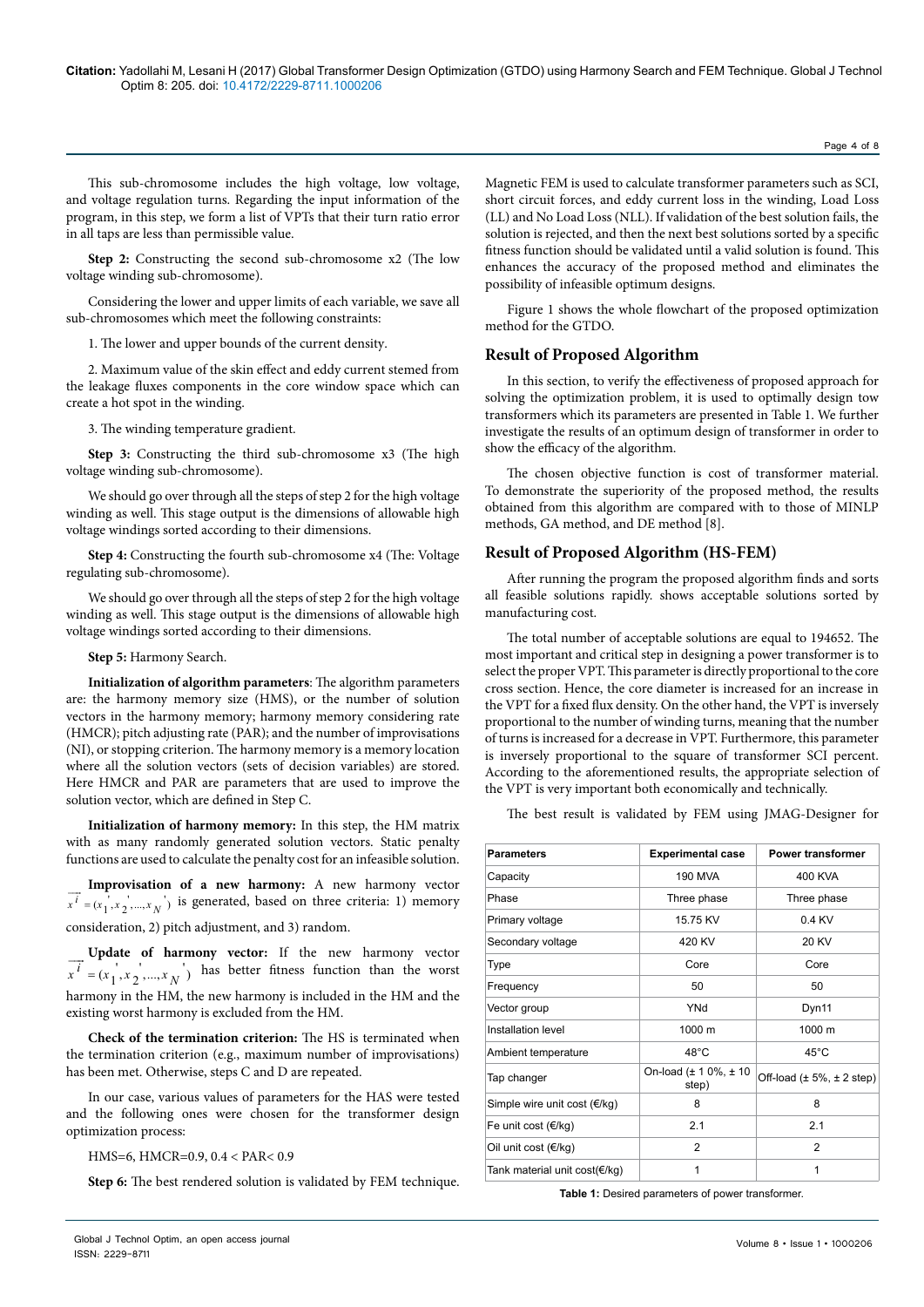magnetic design and COMSOL software for electrical design.

Figures 2a and 2b show short circuit force vectors and magnetic flux density for the best output result. Output results of FEM are shown in Table 2.

Figures 2c and 2d show contour diagram of electric potential (v) and stream line of electric field (v/m) in the core window are shown in Table 2.



**Figure 2a:** Short circuit force vectors, and magnetic flux lines in the JMAG-Designer Software.

The best result validated by FEM can now be used to compare the proposed HS-FEM with other methods.

### **The proposed algorithm in comparison with other methods**

In this section, the proposed method is compared to DE [11], GA method [8], and MINLP method [8]. For the GA, it was found that a population size of 120 chromosomes and a number of 80 generations provide very good result for optimization. The results comparison of the optimization algorithms for sample transformer is given in Tables 3 and 4.

The results presented in Table 3 are also shown by graphical diagram in Figure 3, where it can be deduced that the cost function in our proposed HS-FEM is reduced by 2.5%, 3.7%, and 7.6% in comparison to GA [8], DE [11], and MINLP [8], respectively.

Producing a 200 MVA power transformer needs a lot of time. On the other hand, we can't afford the production cost of such a transformer. So, a 400 kVA distribution transformer test results are presented to assess the effectiveness of the proposed algorithm. Figure 4 shows test object of 400 KVA transformer. Tables 4 and 5 shows test and output result of 400 KVA transformers.

# **Conclusion**

In this paper, an innovative algorithm has been introduced in detail. Experimental testing as well as other presented computational results clearly demonstrates the qualitative and quantitative accuracy of the methodology.

All of variables have been selected discrete and all the guaranteed constrains, international standards, and manufacturing limitations have been considered in the design process. According to proposed methodology, programming techniques, and modifications to design process, the search space is limited and the program execution speed is increased, enabling it to effectively search the large solution space. The

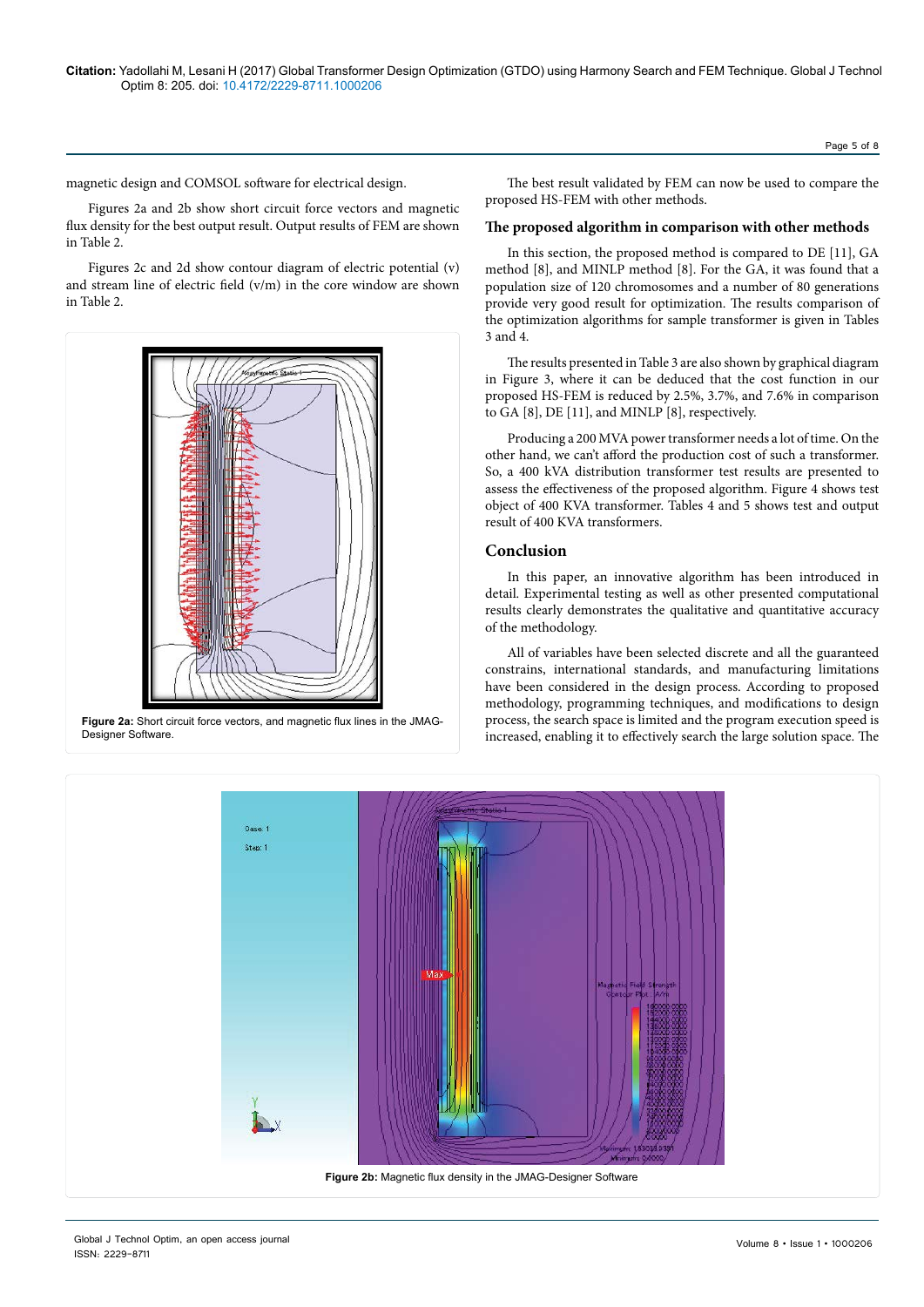Page 6 of 8





| SI. No | <b>VPT</b> | LL (kw) | NLL (kw) | <b>SCI</b> (%) | Magnetic steel (kg) | Copper (kg) | Manufacturing cost (\$) |
|--------|------------|---------|----------|----------------|---------------------|-------------|-------------------------|
|        | 266.9      | 499.3   | 99.8     | 13.75          | 85843               | 18816       | 527541                  |
|        | 266.9      | 499.8   | 100.9    | 13.28          | 86773               | 18472       | 527895                  |
|        | 271.5      | 497.3   | 101.8    | 13.21          | 87567               | 18487       | 527951                  |
| 4      | 266.9      | 495.8   | 100.4    | 13.45          | 86319               | 18648       | 528016                  |
| 194652 | 276.3      | 363.7   | 102.4    | 13.2           | 101212              | 30251       | 678059                  |

Table 2: Acceptable solutions sorted by manufacturing cost.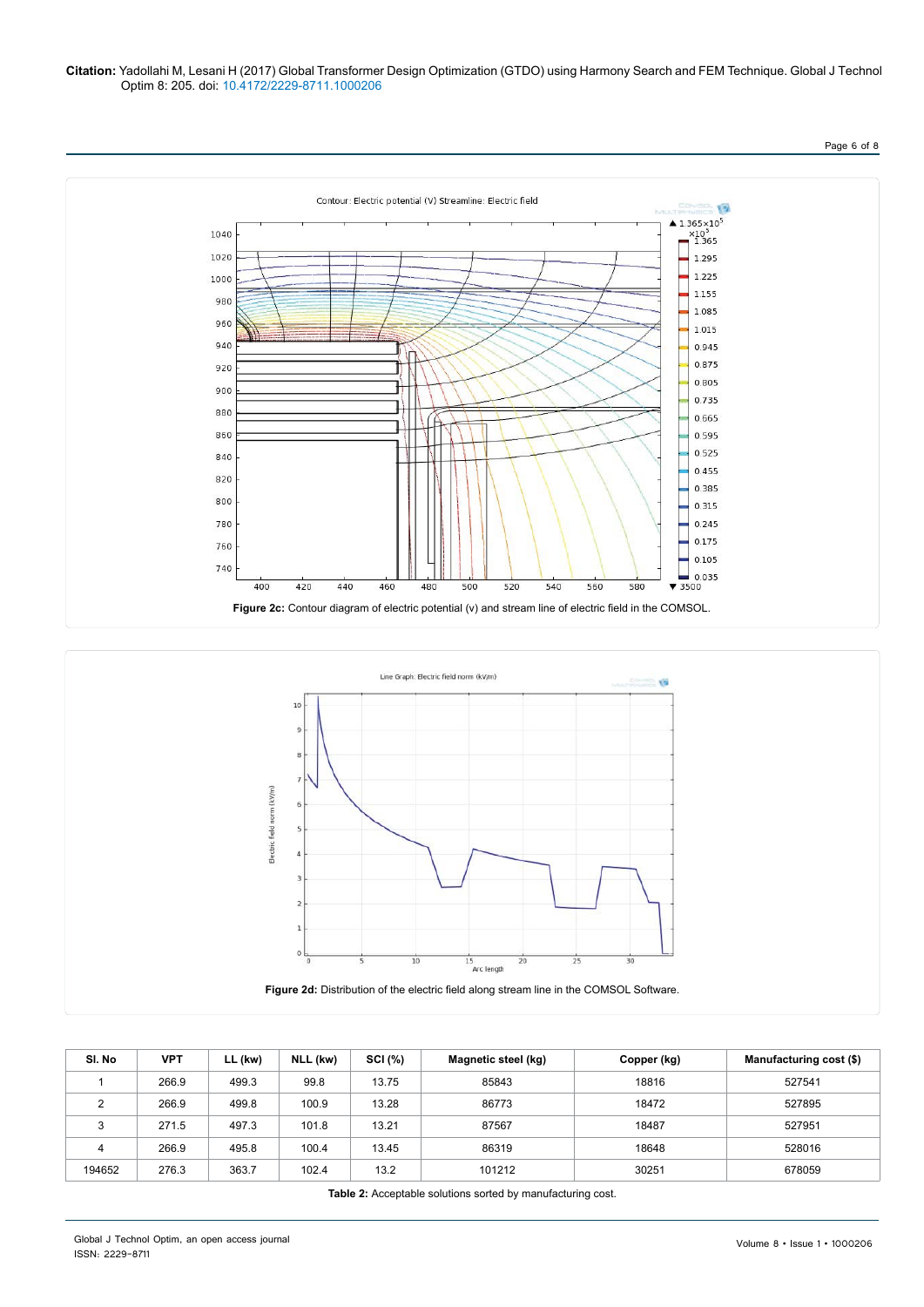| Parameter                        | Best solution of 190 MVA |                |                         |                           |  |  |
|----------------------------------|--------------------------|----------------|-------------------------|---------------------------|--|--|
|                                  | <b>MINLP</b>             | DE             | GA                      | Proposed algorithm        |  |  |
| $N_{\underline{v}v}$             | 57                       | 59             | 64                      | 59                        |  |  |
| $\mathsf{D}_{\mathrm{s}}$        | 1023                     | 1015           | 968                     | 1015                      |  |  |
| $\mathsf{NL}_{\mathsf{LV}}$      | $\mathbf{2}$             | $\mathbf{2}$   | $\overline{2}$          | $\overline{2}$            |  |  |
| $\mathsf{H}_{_{\mathsf{LV}}}$    | $7.4\,$                  | $5.7\,$        | $5.5\,$                 | $6.9\,$                   |  |  |
| $B_{\underline{u}\underline{v}}$ | 1.6                      | $1.5\,$        | $1.8\,$                 | 1.5                       |  |  |
| $\mathsf{PAC}_{\mathsf{LV}}$     | 3                        | 4              | $\overline{4}$          | $\ensuremath{\mathsf{3}}$ |  |  |
| $\mathsf{PRC}_{\mathsf{LV}}$     | $\mathbf{1}$             | $\mathbf{1}$   | $\mathbf{1}$            | $\mathbf{1}$              |  |  |
| $\mathsf{NT}_{\mathsf{LV}}$      | 51                       | 39             | 35                      | 41                        |  |  |
| $H_{HV}$                         | $8.8\,$                  | $8.3\,$        | $9.8\,$                 | 9.5                       |  |  |
| $B_{_{HV}}$                      | $2.6\,$                  | $2.5\,$        | 2.5                     | 2.2                       |  |  |
| $\mathsf{NL}_{\mathsf{HV}}$      | 8                        | 10             | 10                      | 12                        |  |  |
| $\mathsf{PAC}_{\mathsf{HV}}$     | $\mathbf{1}$             | $\mathbf{1}$   | $\mathbf{1}$            | $\mathbf{1}$              |  |  |
| $\mathsf{PRC}_{\mathsf{HV}}$     |                          | $\overline{c}$ | $\overline{c}$          | $\overline{c}$            |  |  |
| $\mathsf{NT}_{\mathsf{HV}}$      |                          | $\mathbf{1}$   | $\mathbf{1}$            | $\mathbf{1}$              |  |  |
| $H$ <sub>Reg</sub>               | $4.6\,$                  | $4.5\,$        | $\overline{\mathbf{4}}$ | $3.6\,$                   |  |  |
| $B_{\text{Reg}}$                 | $\sqrt{2}$               | $2.1$          | $2.3\,$                 | $\sqrt{2}$                |  |  |
| $NT_{Reg}$                       | $\boldsymbol{9}$         | 9              | 11                      | 11                        |  |  |

**Table 3:** Comparison of the optimization algorithms for 190 MVA transformer.



| <b>Parameter</b>    | Best solution of 190 MVA |        |        |                           |  |  |
|---------------------|--------------------------|--------|--------|---------------------------|--|--|
|                     | <b>MINLP</b>             | DE     | GA     | <b>Proposed algorithm</b> |  |  |
| Magnetic steel (kg) | 90290                    | 90101  | 82114  | 85343                     |  |  |
| Copper (kg)         | 22695                    | 19054  | 21820  | 18726                     |  |  |
| Oil (kg)            | 75827                    | 81591  | 74494  | 73655                     |  |  |
| Tank (kg)           | 12339                    | 12853  | 12094  | 12448                     |  |  |
| $LL$ (kw)           | 432.6                    | 503    | 481.4  | 495.1                     |  |  |
| $NLL$ (kw)          | 106.5                    | 106.1  | 97     | 99.2                      |  |  |
| Material cost (\$)  | 570425                   | 546242 | 540046 | 527541                    |  |  |

**Table 4:** Comparing output results.